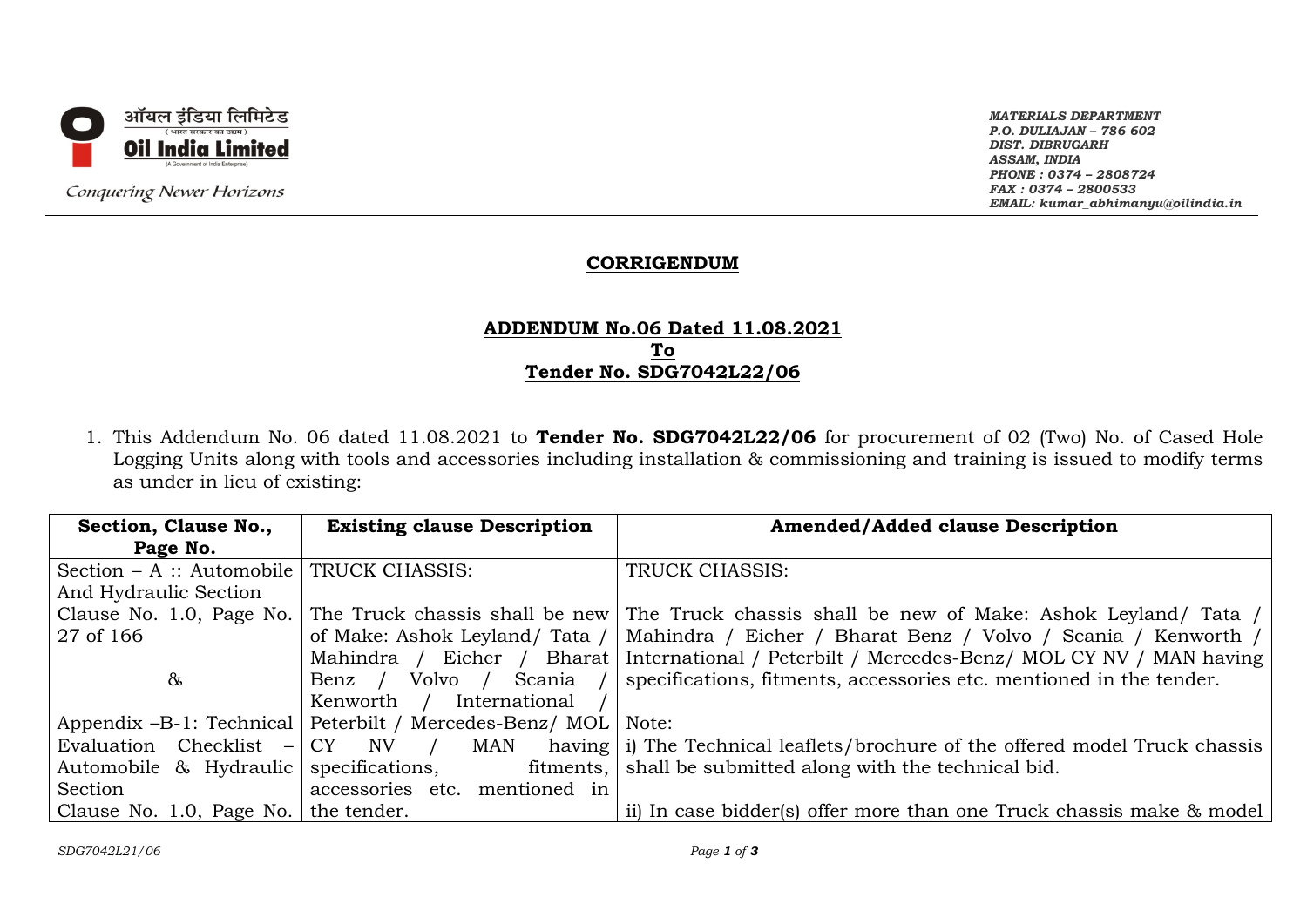| Section, Clause No.,                          | <b>Existing clause Description</b>                                                                                                                   | <b>Amended/Added clause Description</b>                                                                                                                                                                                                                                                                                                                                                                                                                                                                                                                   |
|-----------------------------------------------|------------------------------------------------------------------------------------------------------------------------------------------------------|-----------------------------------------------------------------------------------------------------------------------------------------------------------------------------------------------------------------------------------------------------------------------------------------------------------------------------------------------------------------------------------------------------------------------------------------------------------------------------------------------------------------------------------------------------------|
| Page No.                                      |                                                                                                                                                      |                                                                                                                                                                                                                                                                                                                                                                                                                                                                                                                                                           |
| 99 of 166                                     | Note:<br>The<br>Technical<br>leaflets/brochure of the offered<br>model Truck chassis shall be<br>submitted<br>along<br>with<br>the<br>technical bid. | in the technical bid, such bidder(s) shall submit their technical<br>specifications for each offered Truck chassis make & model<br>unambiguously against the requirements of each clause of the tender<br>document. Such bidder(s) also to note that, the make & model,<br>design etc. of all the integrated Cased Hole Logging Units to be<br>supplied finally shall be same & identical in all respects in the event<br>of order. The bidder to confirm the same in technical bid.                                                                      |
|                                               |                                                                                                                                                      | iii) In case the bidder offers more than one Make & Model Truck<br>chassis along with all technical / supporting documents required for<br>evaluation purpose, the price offered in price bid must be firm and<br>unique (same) for all the makes and models. Bidder must submit a<br>single price without any condition which should be valid for all<br>offered makes & models quoted by the bidder. The bidder to ensure<br>and confirm the same in technical bid. Offers with conditional /<br>optional price shall be rejected at any point of time. |
| SECTION - B<br>CLAUSE NO 24.0<br>(New clause) | Nil                                                                                                                                                  | All the two (02) numbers of Cased Hole Logging Unit will be procured<br>from same source. Bidder should quote for all two numbers of Cased<br>Hole Logging Unit. Bidder not quoting for full quantities will be<br>rejected. The bidder shall confirm that make and model of any<br>equipment integrated in the Cased Hole Logging Unit shall be same<br>for all the two units.                                                                                                                                                                           |
|                                               |                                                                                                                                                      | Note: The bidder must categorically confirm this in their technical bid<br>as well as update the same in APPENDIX-B-2: TECHNICAL<br>EVALUATION CHECKLIST - LOGGING SECTION.                                                                                                                                                                                                                                                                                                                                                                               |
| SECTION - B<br><b>CLAUSE NO 13.3(03)</b>      | Setting sleeve for setting DELETED<br>(03)<br>bridge plug in 5 inch liner, $5\frac{1}{2}$<br>inch, 7 inch and 9 $5/8$ inch<br>casing                 |                                                                                                                                                                                                                                                                                                                                                                                                                                                                                                                                                           |
| SECTION - B                                   | <b>13.7 HYDRAULIC WIRELINE JARS</b>                                                                                                                  | <b>DELETED</b>                                                                                                                                                                                                                                                                                                                                                                                                                                                                                                                                            |